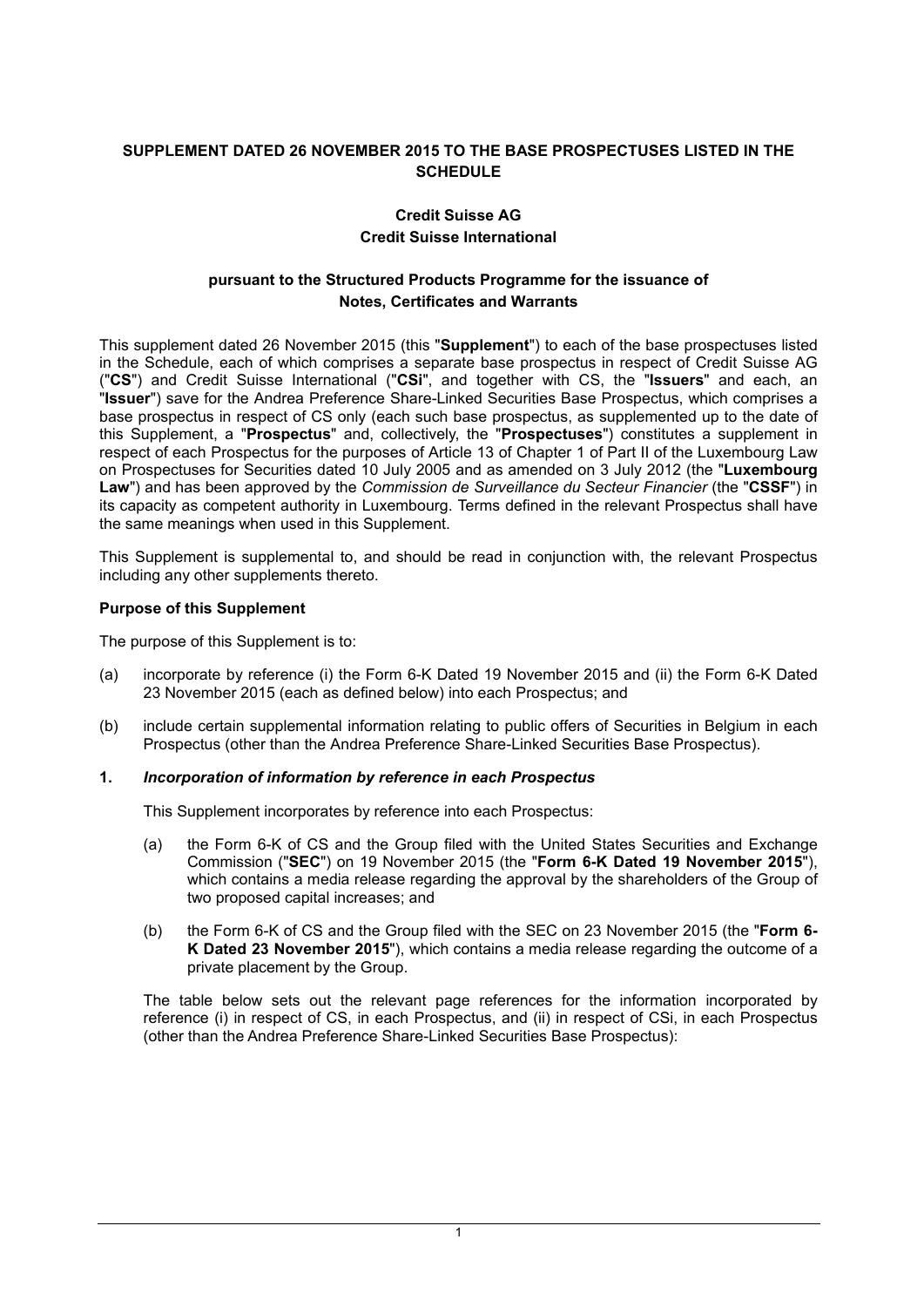| <b>Section</b><br><b>Number</b> | <b>Section Heading</b> | Sub-heading | Page(s) of the<br><b>PDF</b> file |
|---------------------------------|------------------------|-------------|-----------------------------------|
| Form 6-K Dated 19 November 2015 |                        |             |                                   |
| Entire document                 |                        |             |                                   |
| Form 6-K Dated 23 November 2015 |                        |             |                                   |
| Entire document                 |                        |             |                                   |

#### **2.** *Supplemental information relating to public offers of Securities in Belgium in each Prospectus (other than the Andrea Preference Share-Linked Securities Base Prospectus)*

The information in the section entitled "General Description of the Programme" in each Prospectus (other than the Andrea Preference Share-Linked Securities Base Prospectus) shall be supplemented by amending the section headed "Categories of potential investors to which the Securities are offered" on (i) page 113 of the Trigger Redeemable and Phoenix Securities Base Prospectus, (ii) page 109 of the Reverse Convertible and Worst of Reverse Convertible Securities Base Prospectus, (iii) page 113 of the Put and Call Securities Base Prospectus and (iv) page 110 of the Bonus and Participation Securities Base Prospectus, by inserting the following paragraph at the end of such section:

"In respect of public offers of Securities in Belgium, the Issuer could be required to comply with the provisions of the Belgian Code of Economic Law, especially the provisions on unfair terms in the application of the terms and conditions as set out in the Base Prospectus and the relevant Final Terms relating to such Securities in Belgium, insofar as these provisions are applicable.".

The Issuers accept responsibility for the information contained in this Supplement. To the best of the knowledge of each Issuer (having taken all reasonable care to ensure that such is the case), the information contained in this Supplement is in accordance with the facts and does not omit anything likely to affect the import of such information.

To the extent that there is any inconsistency between any statement in or incorporated by reference in each Prospectus by virtue of this Supplement and any other statement in or incorporated by reference in any Prospectus, the statements in or incorporated by reference in such Prospectus by virtue of this Supplement will prevail.

In accordance with Article 13 paragraph 2 of the Luxembourg Law, investors who have already agreed to purchase or subscribe for the Securities before this Supplement is published have the right, exercisable before the end of 30 November 2015 (within a time limit of two working days after the publication of this Supplement), to withdraw their acceptances.

This Supplement and the documents incorporated by reference by virtue of this Supplement have been filed with the CSSF and this Supplement and the documents incorporated by reference by virtue of this Supplement will be available on the website of the Luxembourg Stock Exchange, at [www.bourse.lu.](http://www.bourse.lu/)